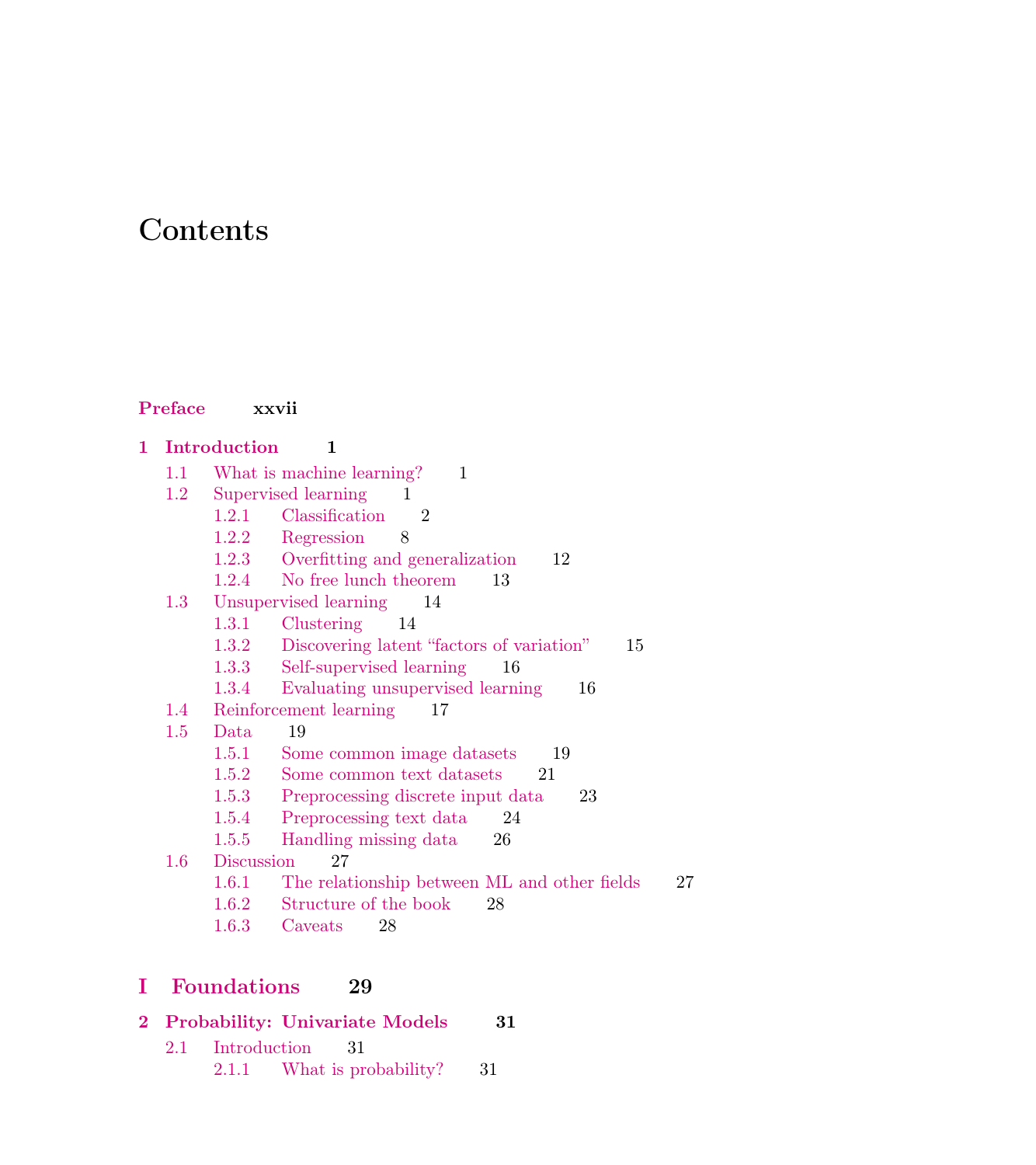2.1.2 Types of uncertainty 31 2.1.3 Probability as an extension of logic 32 2.2 Random variables 33 2.2.1 Discrete random variables 33 2.2.2 Continuous random variables 34 2.2.3 Sets of related random variables 36 2.2.4 Independence and conditional independence 37 2.2.5 Moments of a distribution 38 2.2.6 Limitations of summary statistics  $*$  41 2.3 Bayes' rule 43 2.3.1 Example: Testing for COVID-19 44 2.3.2 Example: The Monty Hall problem 45 2.3.3 Inverse problems \* 47 2.4 Bernoulli and binomial distributions 47 2.4.1 Definition 47 2.4.2 Sigmoid (logistic) function 48 2.4.3 Binary logistic regression 50 2.5 Categorical and multinomial distributions 51 2.5.1 Definition 51 2.5.2 Softmax function 52 2.5.3 Multiclass logistic regression 53 2.5.4 Log-sum-exp trick 54 2.6 Univariate Gaussian (normal) distribution 55 2.6.1 Cumulative distribution function 55 2.6.2 Probability density function 56 2.6.3 Regression 57 2.6.4 Why is the Gaussian distribution so widely used? 58 2.6.5 Dirac delta function as a limiting case 58 2.7 Some other common univariate distributions  $*$  59 2.7.1 Student t distribution 59 2.7.2 Cauchy distribution 60 2.7.3 Laplace distribution 61 2.7.4 Beta distribution 61 2.7.5 Gamma distribution 62 2.7.6 Empirical distribution 63 2.8 Transformations of random variables  $*$  64 2.8.1 Discrete case 64 2.8.2 Continuous case 64 2.8.3 Invertible transformations (bijections) 65 2.8.4 Moments of a linear transformation 67 2.8.5 The convolution theorem 68 2.8.6 Central limit theorem 69 2.8.7 Monte Carlo approximation 70 2.9 Exercises 71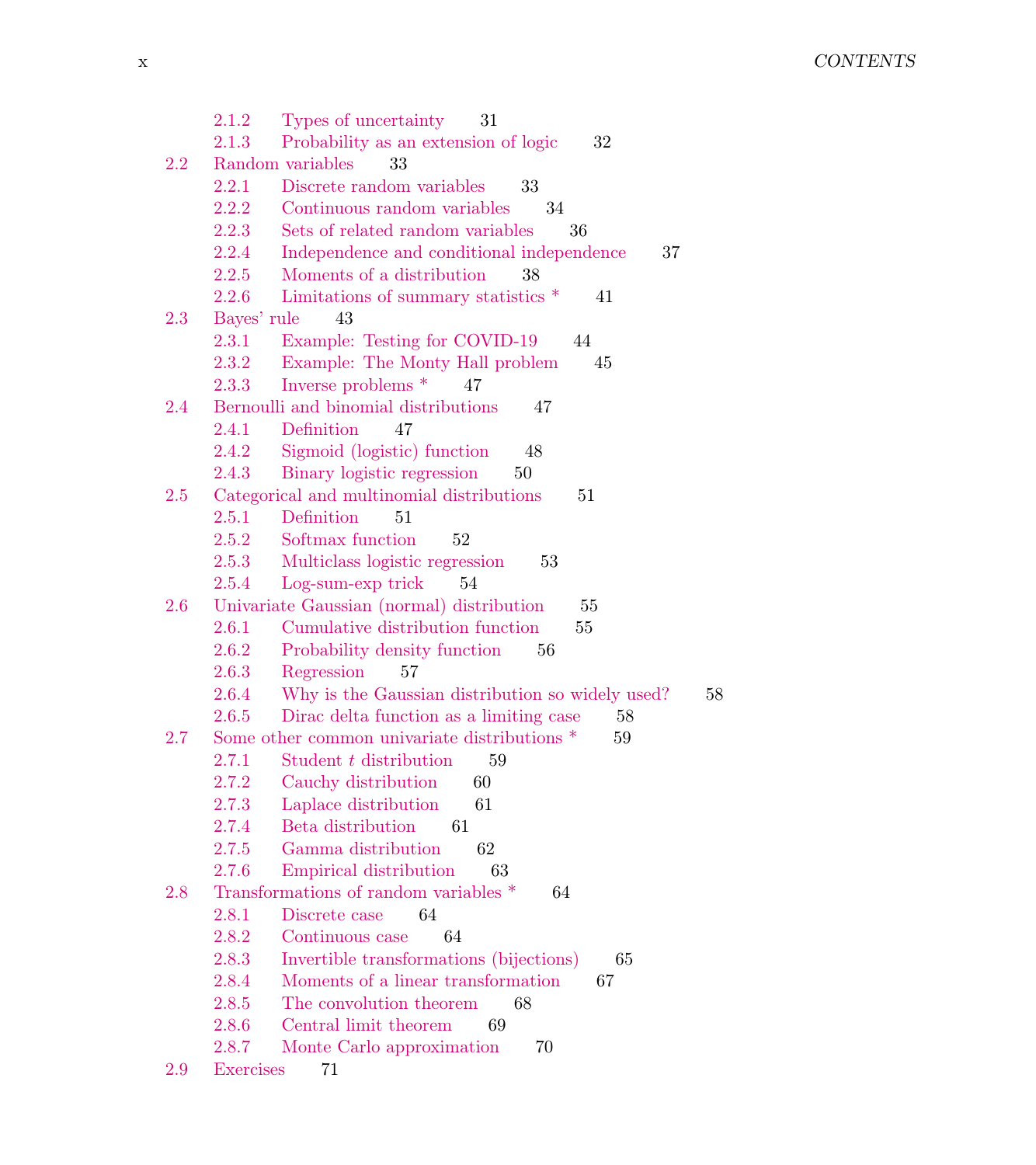| 3 |         |                   | <b>Probability: Multivariate Models</b><br>75                |
|---|---------|-------------------|--------------------------------------------------------------|
|   | 3.1     |                   | Joint distributions for multiple random variables<br>75      |
|   |         | 3.1.1             | 75<br>Covariance                                             |
|   |         | 3.1.2             | Correlation<br>76                                            |
|   |         | 3.1.3             | Uncorrelated does not imply independent<br>77                |
|   |         | 3.1.4             | Correlation does not imply causation<br>77                   |
|   |         | 3.1.5             | Simpson's paradox<br>78                                      |
|   | 3.2     |                   | The multivariate Gaussian (normal) distribution<br>79        |
|   |         | 3.2.1             | Definition<br>79                                             |
|   |         | 3.2.2             | Mahalanobis distance<br>81                                   |
|   |         | 3.2.3             | Marginals and conditionals of an MVN *<br>82                 |
|   |         | 3.2.4             | Example: conditioning a 2d Gaussian<br>83                    |
|   |         | 3.2.5             | Example: Imputing missing values *<br>83                     |
|   | 3.3     |                   | Linear Gaussian systems *<br>84                              |
|   |         | 3.3.1             | Bayes rule for Gaussians<br>85                               |
|   |         | 3.3.2             | Derivation *<br>85                                           |
|   |         | 3.3.3             | Example: Inferring an unknown scalar<br>86                   |
|   |         | 3.3.4             | Example: inferring an unknown vector<br>88                   |
|   |         | 3.3.5             | Example: sensor fusion<br>89                                 |
|   | 3.4     |                   | The exponential family *<br>90                               |
|   |         | 3.4.1             | Definition<br>90                                             |
|   |         | 3.4.2             | Example<br>91                                                |
|   |         | 3.4.3             | 92<br>Log partition function is cumulant generating function |
|   |         | 3.4.4             | 92<br>Maximum entropy derivation of the exponential family   |
|   | $3.5\,$ |                   | Mixture models<br>93                                         |
|   |         | 3.5.1             | Gaussian mixture models<br>94                                |
|   |         | 3.5.2             | Bernoulli mixture models<br>95                               |
|   | 3.6     |                   | Probabilistic graphical models *<br>96                       |
|   |         | 3.6.1             | Representation<br>97                                         |
|   |         | 3.6.2             | Inference<br>99                                              |
|   |         | 3.6.3             | Learning<br>100                                              |
|   | 3.7     | <b>Exercises</b>  | 100                                                          |
| 4 |         | <b>Statistics</b> | 103                                                          |
|   | 4.1     | Introduction      | 103                                                          |
|   | 4.2     |                   | Maximum likelihood estimation (MLE)<br>103                   |
|   |         | 4.2.1             | Definition<br>103                                            |
|   |         |                   | 4.2.2 Justification for MLE 104                              |
|   |         | 4.2.3             | Example: MLE for the Bernoulli distribution<br>106           |
|   |         | 4.2.4             | Example: MLE for the categorical distribution<br>107         |
|   |         | 4.2.5             | Example: MLE for the univariate Gaussian<br>107              |
|   |         | 4.2.6             | Example: MLE for the multivariate Gaussian<br>108            |
|   |         | 4.2.7             | Example: MLE for linear regression<br>110                    |
|   | 4.3     |                   | Empirical risk minimization (ERM)<br>111                     |
|   |         | 4.3.1             | Example: minimizing the misclassification rate<br>111        |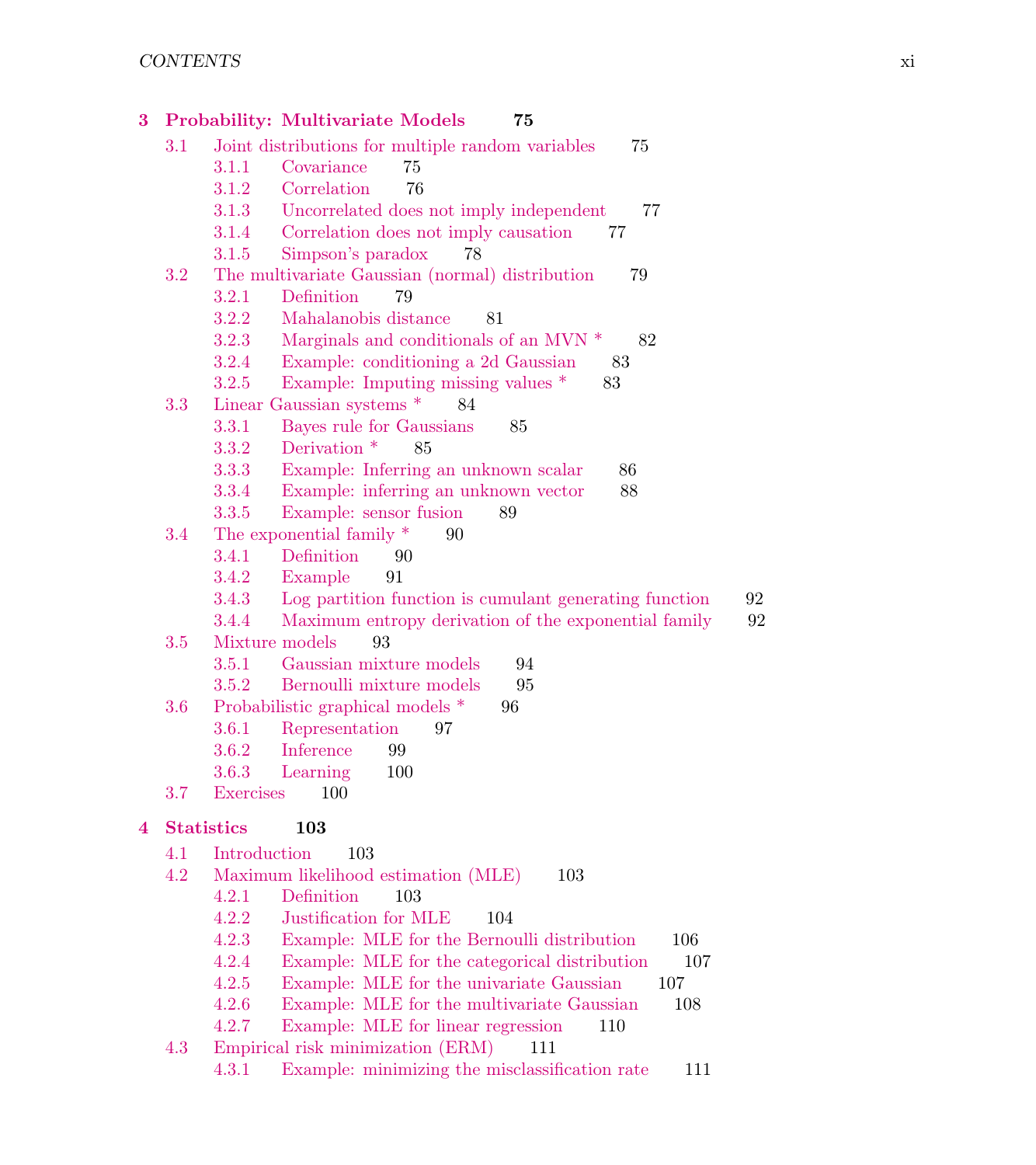|   |     | 4.3.2<br>Surrogate loss<br>112                                                        |
|---|-----|---------------------------------------------------------------------------------------|
|   | 4.4 | Other estimation methods *<br>112                                                     |
|   |     | 4.4.1<br>The method of moments<br>112                                                 |
|   |     | 4.4.2<br>Online (recursive) estimation<br>114                                         |
|   | 4.5 | Regularization<br>116                                                                 |
|   |     | 4.5.1<br>Example: MAP estimation for the Bernoulli distribution<br>117                |
|   |     | 4.5.2<br>Example: MAP estimation for the multivariate Gaussian $*$<br>118             |
|   |     | 4.5.3<br>Example: weight decay<br>119                                                 |
|   |     | Picking the regularizer using a validation set<br>4.5.4<br>120                        |
|   |     | 121<br>4.5.5<br>Cross-validation                                                      |
|   |     | 4.5.6<br>Early stopping<br>123                                                        |
|   |     | 4.5.7<br>Using more data<br>123                                                       |
|   | 4.6 | Bayesian statistics *<br>124                                                          |
|   |     | 4.6.1<br>Conjugate priors<br>125                                                      |
|   |     | 4.6.2<br>The beta-binomial model<br>125                                               |
|   |     | The Dirichlet-multinomial model<br>4.6.3<br>133                                       |
|   |     | The Gaussian-Gaussian model<br>4.6.4<br>137                                           |
|   |     | 4.6.5<br>Beyond conjugate priors<br>140                                               |
|   |     | Credible intervals<br>4.6.6<br>141                                                    |
|   |     | 4.6.7<br>Bayesian machine learning<br>143                                             |
|   |     | 4.6.8<br>Computational issues<br>147                                                  |
|   | 4.7 | Frequentist statistics *<br>150                                                       |
|   |     | Sampling distributions<br>4.7.1<br>150                                                |
|   |     | 4.7.2<br>Gaussian approximation of the sampling distribution of the MLE<br>151        |
|   |     | 4.7.3<br>Bootstrap approximation of the sampling distribution of any estimator<br>151 |
|   |     | Confidence intervals<br>4.7.4<br>153                                                  |
|   |     | 4.7.5<br>Caution: Confidence intervals are not credible<br>154                        |
|   |     | 4.7.6<br>The bias-variance tradeoff<br>155                                            |
|   | 4.8 | <b>Exercises</b><br>160                                                               |
| 5 |     | <b>Decision Theory</b><br>163                                                         |
|   | 5.1 | Bayesian decision theory<br>163                                                       |
|   |     | 5.1.1<br><b>Basics</b><br>163                                                         |
|   |     | 5.1.2<br>Classification problems<br>165                                               |
|   |     | 5.1.3<br>ROC curves<br>167                                                            |
|   |     | Precision-recall curves<br>5.1.4<br>170                                               |
|   |     | Regression problems<br>5.1.5<br>172                                                   |
|   |     | 5.1.6<br>Probabilistic prediction problems<br>173                                     |
|   | 5.2 | Bayesian hypothesis testing<br>175                                                    |
|   |     | 5.2.1<br>Example: Testing if a coin is fair<br>176                                    |
|   |     | 5.2.2<br>Bayesian model selection<br>177                                              |
|   |     | Occam's razor<br>5.2.3<br>178                                                         |
|   |     | Connection between cross validation and marginal likelihood<br>5.2.4<br>179           |
|   |     | Information criteria<br>5.2.5<br>180                                                  |
|   | 5.3 | Frequentist decision theory<br>182                                                    |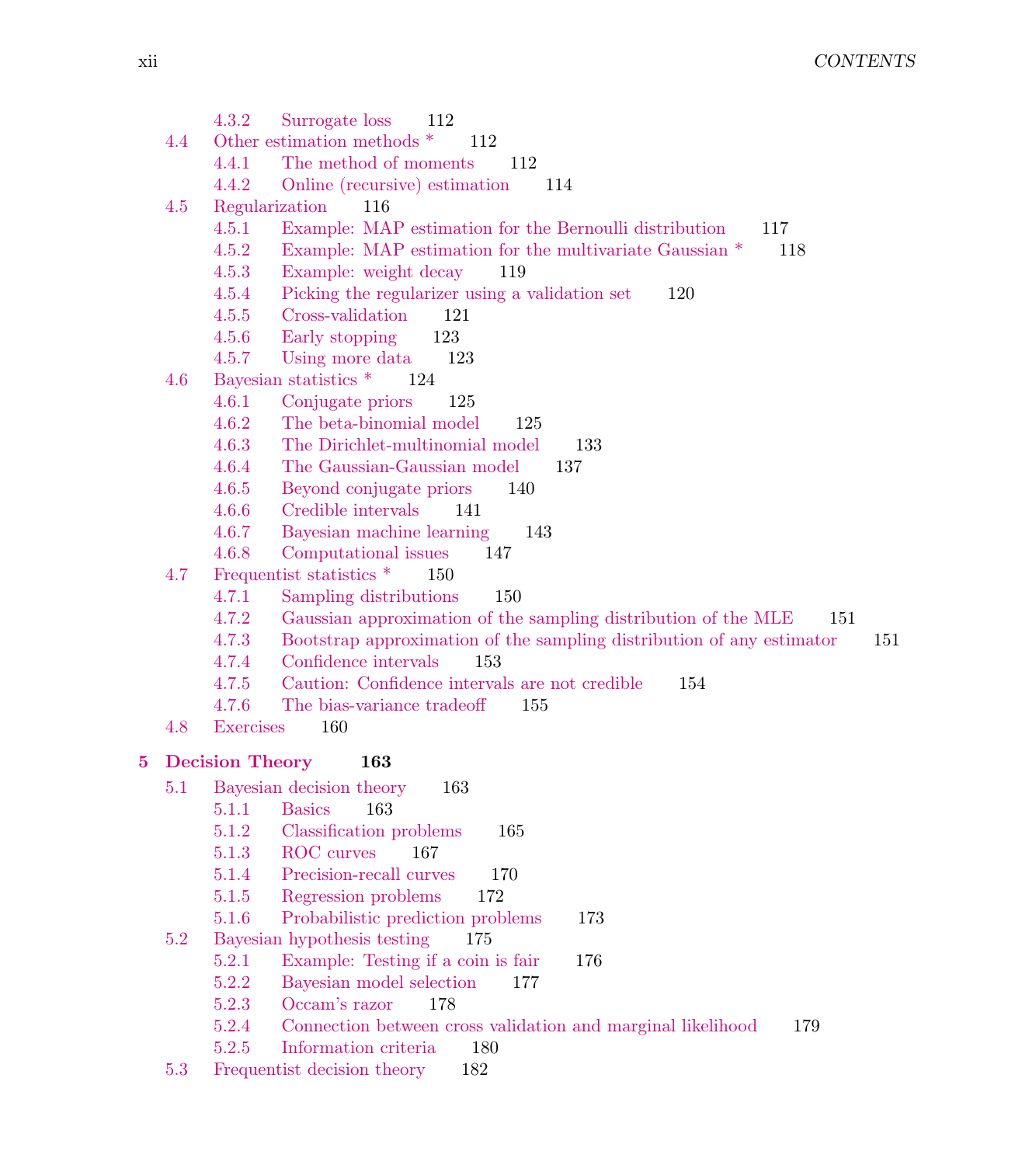5.3.1 Computing the risk of an estimator 182 5.3.2 Consistent estimators 185 5.3.3 Admissible estimators 185 5.4 Empirical risk minimization 186 5.4.1 Empirical risk 186 5.4.2 Structural risk 188 5.4.3 Cross-validation 189 5.4.4 Statistical learning theory \* 189 5.5 Frequentist hypothesis testing \* 191 5.5.1 Likelihood ratio test 191 5.5.2 Null hypothesis significance testing (NHST) 192 5.5.3 p-values 193 5.5.4 p-values considered harmful 193 5.5.5 Why isn't everyone a Bayesian? 195 5.6 Exercises 197 6 Information Theory 199 6.1 Entropy 199 6.1.1 Entropy for discrete random variables 199 6.1.2 Cross entropy 201 6.1.3 Joint entropy 201 6.1.4 Conditional entropy 202 6.1.5 Perplexity 203 6.1.6 Differential entropy for continuous random variables \* 204 6.2 Relative entropy (KL divergence) \* 205 6.2.1 Definition 205 6.2.2 Interpretation 206 6.2.3 Example: KL divergence between two Gaussians 206 6.2.4 Non-negativity of KL 206 6.2.5 KL divergence and MLE 207 6.2.6 Forward vs reverse KL 208 6.3 Mutual information \* 209 6.3.1 Definition 209 6.3.2 Interpretation 210 6.3.3 Example 210 6.3.4 Conditional mutual information 211 6.3.5 MI as a "generalized correlation coefficient" 212 6.3.6 Normalized mutual information 213 6.3.7 Maximal information coefficient 213 6.3.8 Data processing inequality 215 6.3.9 Sufficient Statistics 216 6.3.10 Fano's inequality \* 217 6.4 Exercises 218 7 Linear Algebra 221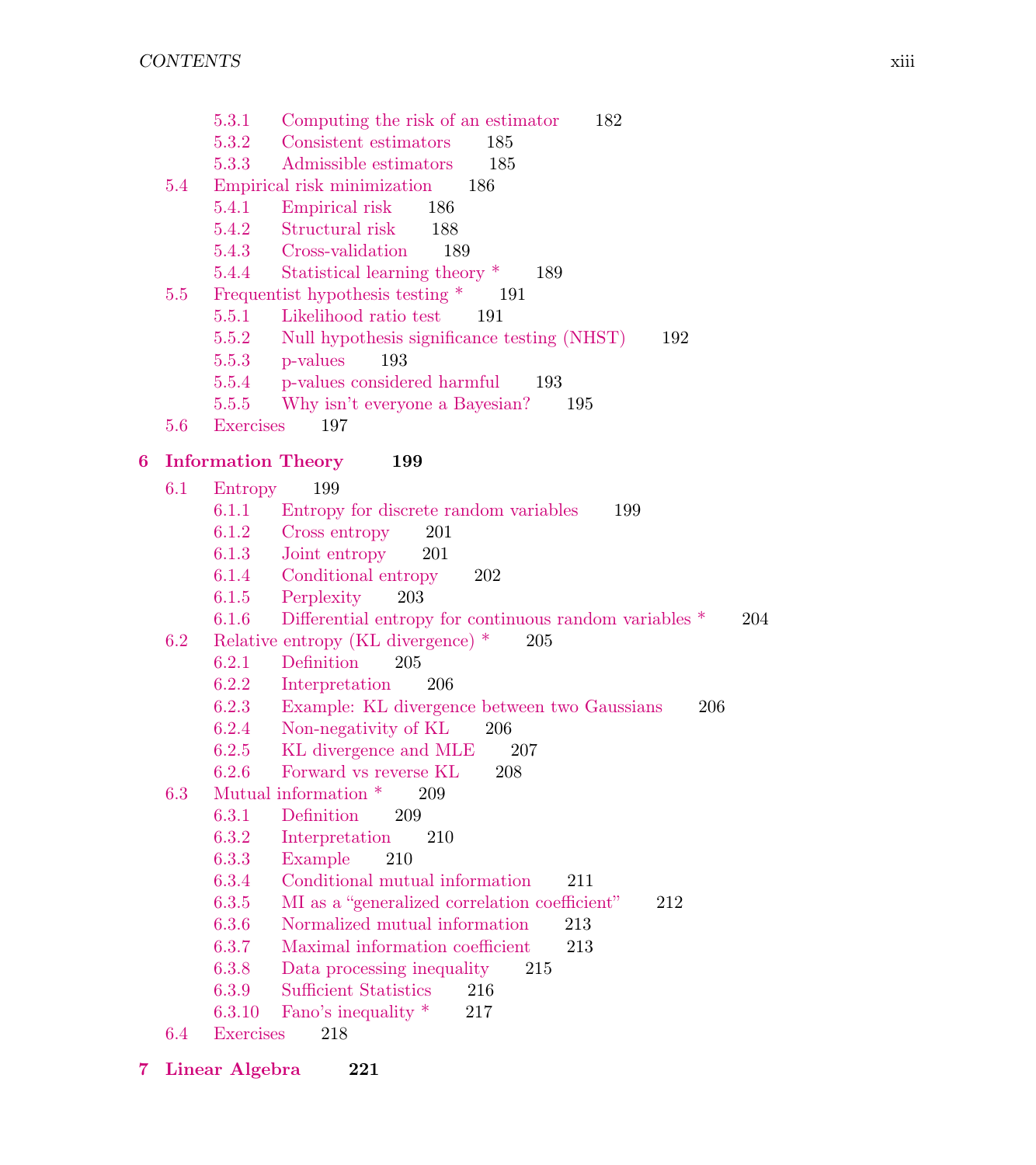7.1 Introduction 221 7.1.1 Notation 221 7.1.2 Vector spaces 224 7.1.3 Norms of a vector and matrix 226 7.1.4 Properties of a matrix 228 7.1.5 Special types of matrices 231 7.2 Matrix multiplication 234 7.2.1 Vector–vector products 234 7.2.2 Matrix–vector products 235 7.2.3 Matrix–matrix products 235 7.2.4 Application: manipulating data matrices 237 7.2.5 Kronecker products \* 240 7.2.6 Einstein summation \* 240 7.3 Matrix inversion 241 7.3.1 The inverse of a square matrix 241 7.3.2 Schur complements \* 242 7.3.3 The matrix inversion lemma \* 243 7.3.4 Matrix determinant lemma \* 243 7.3.5 Application: deriving the conditionals of an MVN \* 244 7.4 Eigenvalue decomposition (EVD) 245 7.4.1 Basics 245 7.4.2 Diagonalization 246 7.4.3 Eigenvalues and eigenvectors of symmetric matrices 247 7.4.4 Geometry of quadratic forms 248 7.4.5 Standardizing and whitening data 248 7.4.6 Power method 250 7.4.7 Deflation 251 7.4.8 Eigenvectors optimize quadratic forms 251 7.5 Singular value decomposition (SVD) 251 7.5.1 Basics 251 7.5.2 Connection between SVD and EVD 252 7.5.3 Pseudo inverse 253 7.5.4 SVD and the range and null space of a matrix \* 254 7.5.5 Truncated SVD 256 7.6 Other matrix decompositions \* 256 7.6.1 LU factorization 256 7.6.2 QR decomposition 257 7.6.3 Cholesky decomposition 258 7.7 Solving systems of linear equations \* 258 7.7.1 Solving square systems 259 7.7.2 Solving underconstrained systems (least norm estimation) 259 7.7.3 Solving overconstrained systems (least squares estimation) 261 7.8 Matrix calculus 261 7.8.1 Derivatives 262 7.8.2 Gradients 262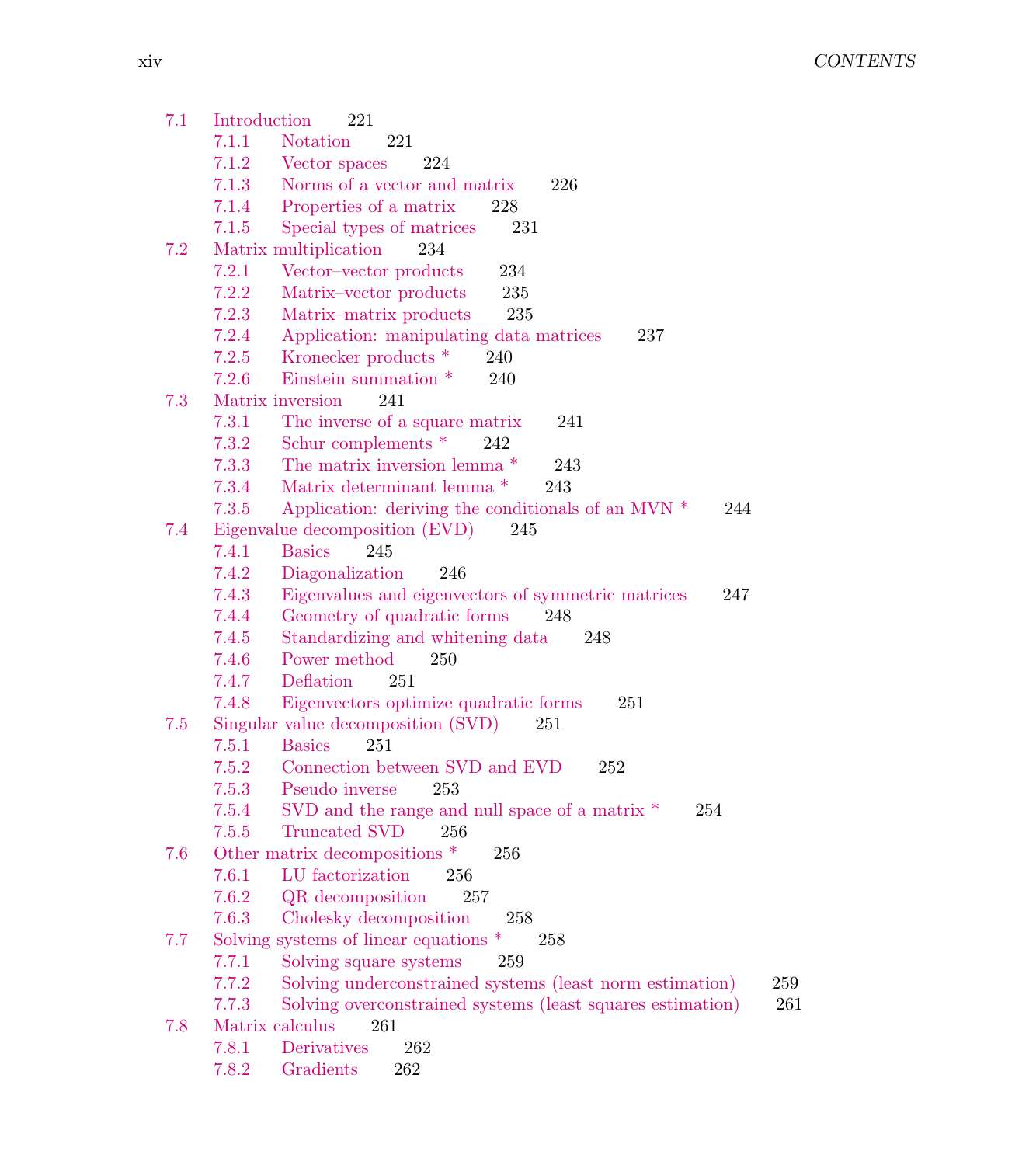7.8.3 Directional derivative 263 7.8.4 Total derivative \* 263 7.8.5 Jacobian 263 7.8.6 Hessian 264 7.8.7 Gradients of commonly used functions 265 7.9 Exercises 266 8 Optimization 269 8.1 Introduction 269 8.1.1 Local vs global optimization 269 8.1.2 Constrained vs unconstrained optimization 271 8.1.3 Convex vs nonconvex optimization 271 8.1.4 Smooth vs nonsmooth optimization 275 8.2 First-order methods 276 8.2.1 Descent direction 278 8.2.2 Step size (learning rate) 278 8.2.3 Convergence rates 280 8.2.4 Momentum methods 281 8.3 Second-order methods 283 8.3.1 Newton's method 283 8.3.2 BFGS and other quasi-Newton methods 284 8.3.3 Trust region methods 285 8.4 Stochastic gradient descent 286 8.4.1 Application to finite sum problems 287 8.4.2 Example: SGD for fitting linear regression 287 8.4.3 Choosing the step size (learning rate) 288 8.4.4 Iterate averaging 291 8.4.5 Variance reduction \* 291 8.4.6 Preconditioned SGD 292 8.5 Constrained optimization 295 8.5.1 Lagrange multipliers 296 8.5.2 The KKT conditions 297 8.5.3 Linear programming 299 8.5.4 Quadratic programming 300 8.5.5 Mixed integer linear programming \* 301 8.6 Proximal gradient method \* 301 8.6.1 Projected gradient descent 302 8.6.2 Proximal operator for  $\ell_1$ -norm regularizer 303 8.6.3 Proximal operator for quantization 304 8.6.4 Incremental (online) proximal methods 305 8.7 Bound optimization \* 306 8.7.1 The general algorithm 306 8.7.2 The EM algorithm 306 8.7.3 Example: EM for a GMM 309 8.8 Blackbox and derivative free optimization 313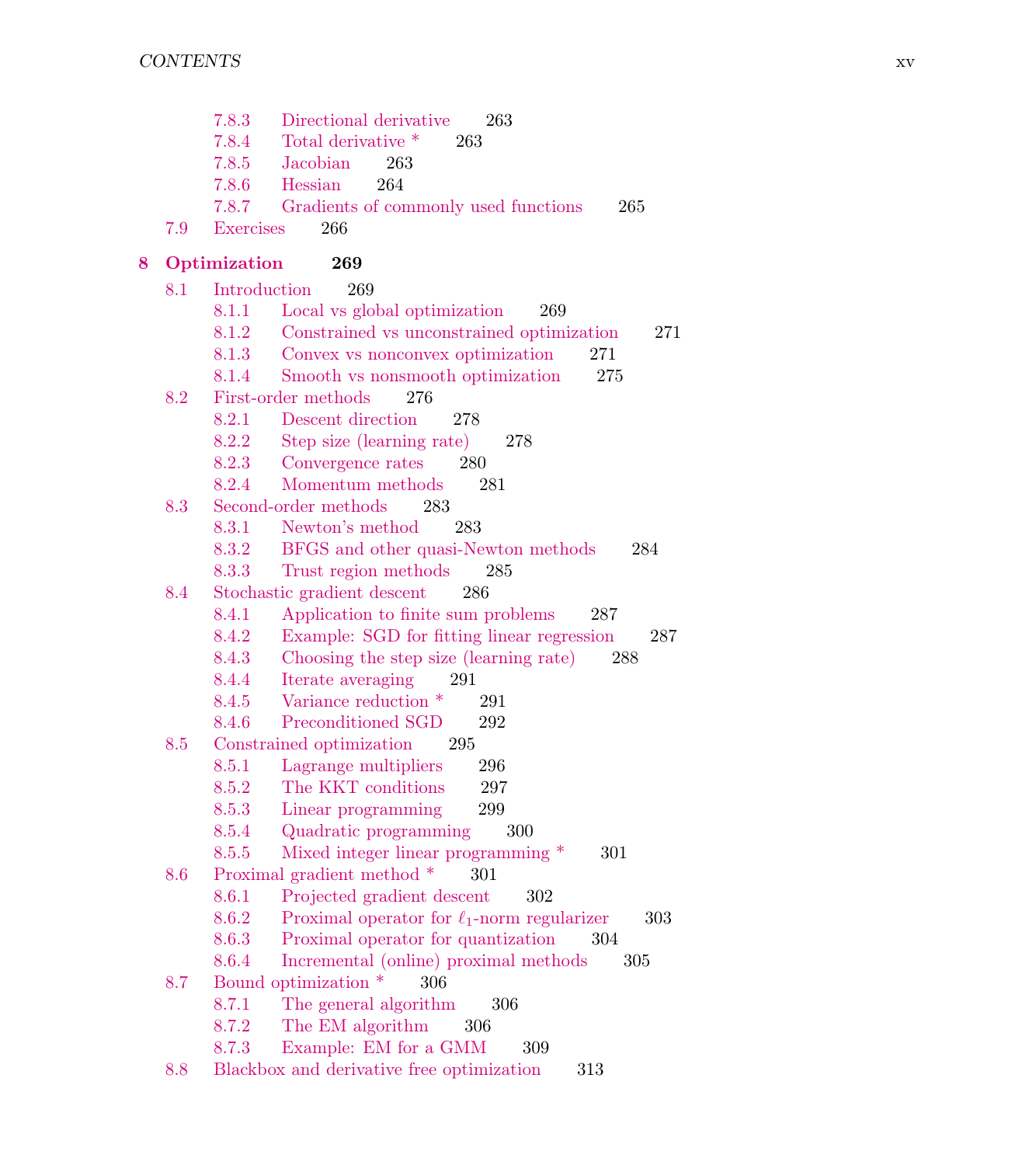| 8.9<br>Exercises | 314 |
|------------------|-----|
|------------------|-----|

## II Linear Models 315

#### 9 Linear Discriminant Analysis 317

- 9.1 Introduction 317
- 9.2 Gaussian discriminant analysis 317
	- 9.2.1 Quadratic decision boundaries 318
	- 9.2.2 Linear decision boundaries 319
	- 9.2.3 The connection between LDA and logistic regression 319
	- 9.2.4 Model fitting 320
	- 9.2.5 Nearest centroid classifier 322
	- 9.2.6 Fisher's linear discriminant analysis \* 322
- 9.3 Naive Bayes classifiers 326
	- 9.3.1 Example models 326
	- 9.3.2 Model fitting 327
	- 9.3.3 Bayesian naive Bayes 328
	- 9.3.4 The connection between naive Bayes and logistic regression 329
- 9.4 Generative vs discriminative classifiers 330
	- 9.4.1 Advantages of discriminative classifiers 330
	- 9.4.2 Advantages of generative classifiers 331
	- 9.4.3 Handling missing features 331
- 9.5 Exercises 332

#### 10 Logistic Regression 333

| 10.1 | Introduction | 333                                         |
|------|--------------|---------------------------------------------|
| 10.2 |              | Binary logistic regression<br>333           |
|      | 10.2.1       | Linear classifiers<br>333                   |
|      | 10.2.2       | Nonlinear classifiers<br>334                |
|      | 10.2.3       | Maximum likelihood estimation<br>336        |
|      | 10.2.4       | Stochastic gradient descent<br>339          |
|      | 10.2.5       | Perceptron algorithm<br>340                 |
|      | 10.2.6       | Iteratively reweighted least squares<br>340 |
|      | 10.2.7       | MAP estimation<br>342                       |
|      | 10.2.8       | Standardization 343                         |
|      |              | 10.3 Multinomial logistic regression<br>344 |
|      | 10.3.1       | Linear and nonlinear classifiers<br>345     |
|      | 10.3.2       | Maximum likelihood estimation<br>345        |
|      | 10.3.3       | Gradient-based optimization<br>347          |
|      | 10.3.4       | Bound optimization 347                      |
|      | 10.3.5       | MAP estimation<br>349                       |
|      | 10.3.6       | Maximum entropy classifiers<br>350          |
|      | 10.3.7       | Hierarchical classification<br>351          |
|      | 10.3.8       | Handling large numbers of classes<br>352    |
|      |              |                                             |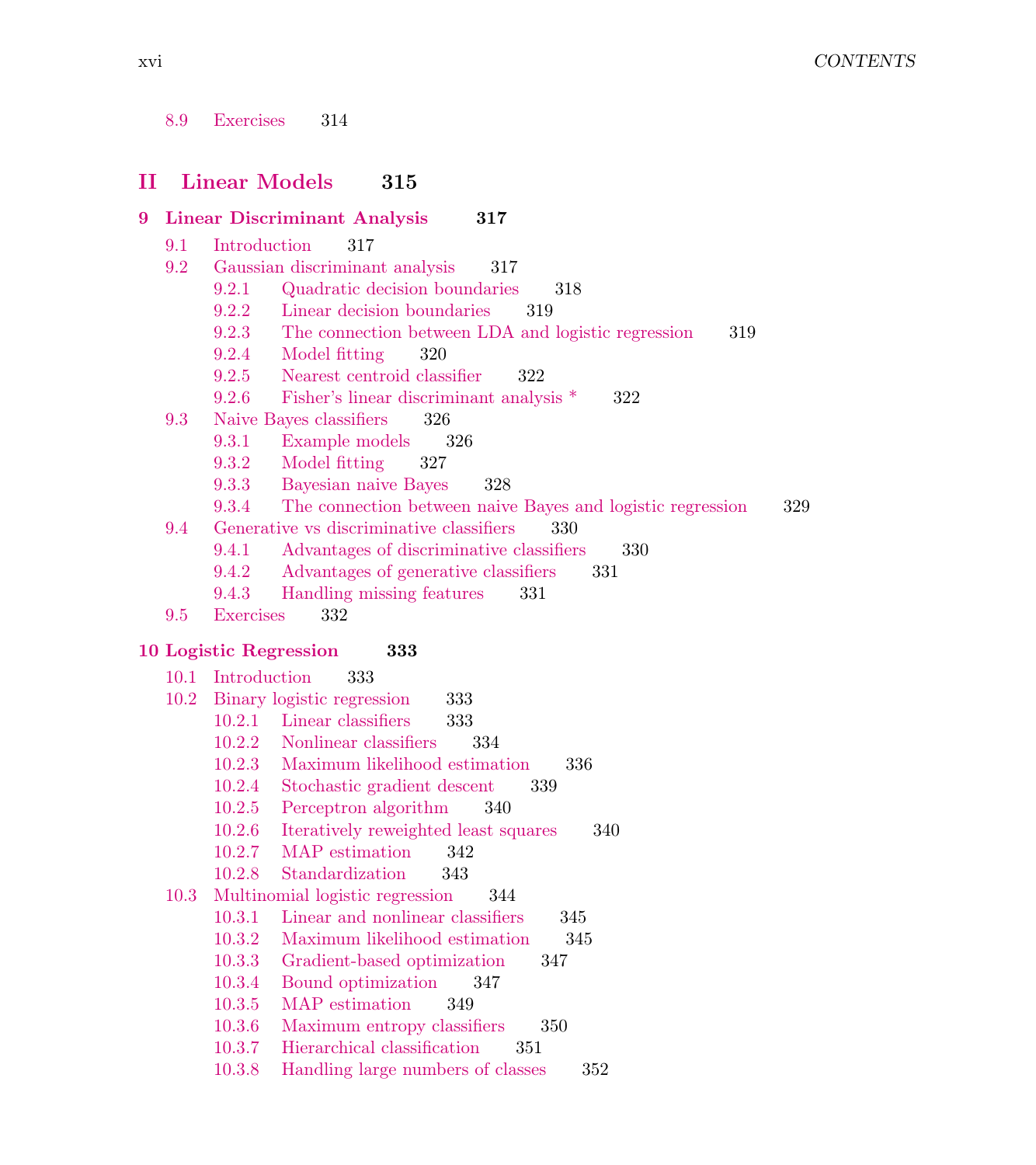|      |                             | 10.4 Robust logistic regression *<br>353                                                 |
|------|-----------------------------|------------------------------------------------------------------------------------------|
|      |                             | 10.4.1 Mixture model for the likelihood<br>353<br>354                                    |
|      |                             | 10.4.2 Bi-tempered loss<br>Bayesian logistic regression *<br>357                         |
| 10.5 |                             | 10.5.1 Laplace approximation<br>357                                                      |
|      | 10.5.2                      | Approximating the posterior predictive<br>358                                            |
| 10.6 | Exercises                   | 361                                                                                      |
|      |                             |                                                                                          |
|      | <b>11 Linear Regression</b> | 365                                                                                      |
|      | 11.1 Introduction           | 365                                                                                      |
|      |                             | 11.2 Least squares linear regression<br>365                                              |
|      |                             | 11.2.1 Terminology<br>365                                                                |
|      | 11.2.2                      | Least squares estimation<br>366                                                          |
|      |                             | 11.2.3 Other approaches to computing the MLE<br>370                                      |
|      |                             | 11.2.4 Measuring goodness of fit<br>374                                                  |
| 11.3 |                             | Ridge regression<br>375                                                                  |
|      | 11.3.1                      | Computing the MAP estimate<br>376                                                        |
|      | 11.3.2                      | Connection between ridge regression and PCA<br>377                                       |
| 11.4 | 11.3.3                      | Choosing the strength of the regularizer<br>378<br>379                                   |
|      | 11.4.1                      | Lasso regression<br>MAP estimation with a Laplace prior $(\ell_1$ regularization)<br>379 |
|      | 11.4.2                      | Why does $\ell_1$ regularization yield sparse solutions?<br>380                          |
|      | 11.4.3                      | Hard vs soft thresholding<br>381                                                         |
|      | 11.4.4                      | 383<br>Regularization path                                                               |
|      |                             | 11.4.5 Comparison of least squares, lasso, ridge and subset selection<br>384             |
|      |                             | 11.4.6 Variable selection consistency<br>386                                             |
|      |                             | 11.4.7 Group lasso<br>387                                                                |
|      |                             | 11.4.8 Elastic net (ridge and lasso combined)<br>390                                     |
|      | 11.4.9                      | Optimization algorithms<br>391                                                           |
| 11.5 |                             | Regression splines *<br>393                                                              |
|      |                             | 11.5.1 B-spline basis functions<br>393                                                   |
|      |                             | 11.5.2 Fitting a linear model using a spline basis<br>395                                |
|      |                             | 11.5.3 Smoothing splines<br>395                                                          |
|      | 11.5.4                      | Generalized additive models<br>395                                                       |
| 11.6 |                             | Robust linear regression *<br>396                                                        |
|      | 11.6.1                      | Laplace likelihood<br>396                                                                |
|      | 11.6.2                      | Student- $t$ likelihood<br>398                                                           |
|      | 11.6.3                      | Huber loss<br>398                                                                        |
|      | 11.6.4                      | <b>RANSAC</b><br>398                                                                     |
| 11.7 |                             | Bayesian linear regression *<br>399                                                      |
|      | 11.7.1                      | 399<br>Priors                                                                            |
|      | 11.7.2                      | Posteriors<br>399                                                                        |
|      | 11.7.3                      | 400<br>Example                                                                           |
|      | 11.7.4                      | Computing the posterior predictive<br>400                                                |
|      | 11.7.5                      | The advantage of centering<br>402                                                        |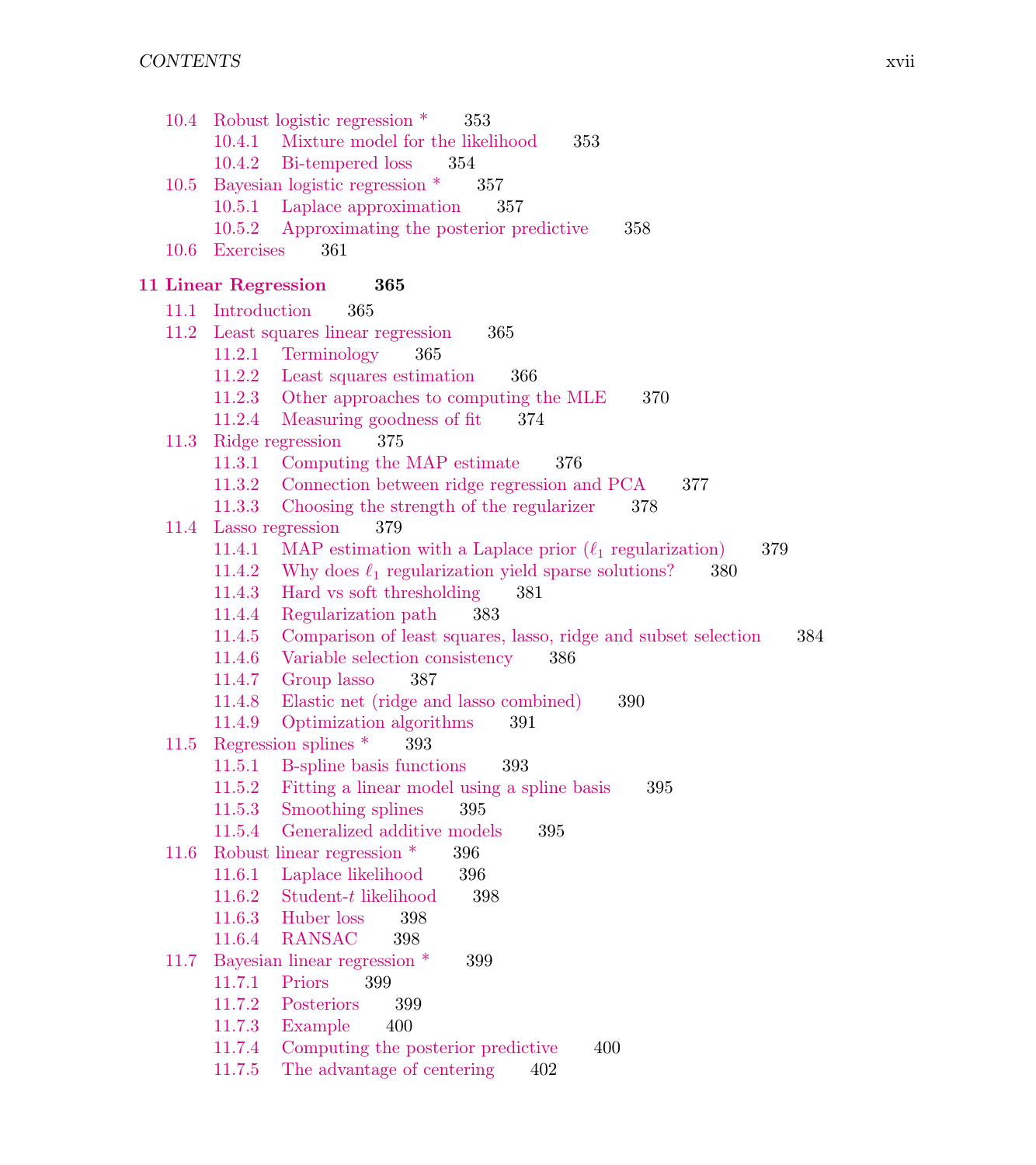|   |      | Dealing with multicollinearity<br>11.7.6<br>403                          |
|---|------|--------------------------------------------------------------------------|
|   |      | Automatic relevancy determination (ARD) *<br>11.7.7<br>404               |
|   | 11.8 | Exercises<br>405                                                         |
|   |      | 12 Generalized Linear Models *<br>409                                    |
|   | 12.1 | Introduction<br>409                                                      |
|   | 12.2 | Examples<br>409                                                          |
|   |      | 12.2.1<br>Linear regression<br>410                                       |
|   |      | 12.2.2<br>Binomial regression<br>410                                     |
|   |      | 12.2.3<br>Poisson regression<br>411                                      |
|   | 12.3 | GLMs with non-canonical link functions<br>411                            |
|   | 12.4 | Maximum likelihood estimation<br>412                                     |
|   | 12.5 | Worked example: predicting insurance claims<br>413                       |
|   |      |                                                                          |
|   |      |                                                                          |
| Ш |      | <b>Deep Neural Networks</b><br>417                                       |
|   |      | <b>13 Neural Networks for Structured Data</b><br>419                     |
|   | 13.1 | Introduction<br>419                                                      |
|   | 13.2 | Multilayer perceptrons (MLPs)<br>420                                     |
|   |      | The XOR problem<br>13.2.1<br>421                                         |
|   |      | 13.2.2<br>Differentiable MLPs<br>422                                     |
|   |      | 13.2.3 Activation functions<br>422                                       |
|   |      | 13.2.4 Example models<br>423                                             |
|   |      | The importance of depth<br>13.2.5<br>428                                 |
|   |      | The "deep learning revolution"<br>13.2.6<br>429                          |
|   |      | Connections with biology<br>13.2.7<br>429                                |
|   | 13.3 | Backpropagation<br>432                                                   |
|   |      | 13.3.1<br>Forward vs reverse mode differentiation<br>432                 |
|   |      | Reverse mode differentiation for multilayer perceptrons<br>434<br>13.3.2 |
|   |      | Vector-Jacobian product for common layers<br>13.3.3<br>436               |
|   |      | 13.3.4<br>Computation graphs<br>438                                      |
|   | 13.4 | Training neural networks<br>440                                          |
|   |      | 13.4.1<br>Tuning the learning rate<br>441                                |
|   |      | Vanishing and exploding gradients<br>13.4.2<br>441                       |
|   |      | Non-saturating activation functions<br>442<br>13.4.3                     |
|   |      | Residual connections<br>13.4.4<br>445                                    |
|   |      | Parameter initialization<br>13.4.5<br>446                                |
|   |      | 13.4.6<br>Parallel training<br>447                                       |

# 13.5 Regularization 448

- 13.5.1 Early stopping 448
- 13.5.2 Weight decay 449
- 13.5.3 Sparse DNNs 449<br>13.5.4 Dropout 449
- 13.5.4 Dropout<br>13.5.5 Bayesian
- 13.5.5 Bayesian neural networks 451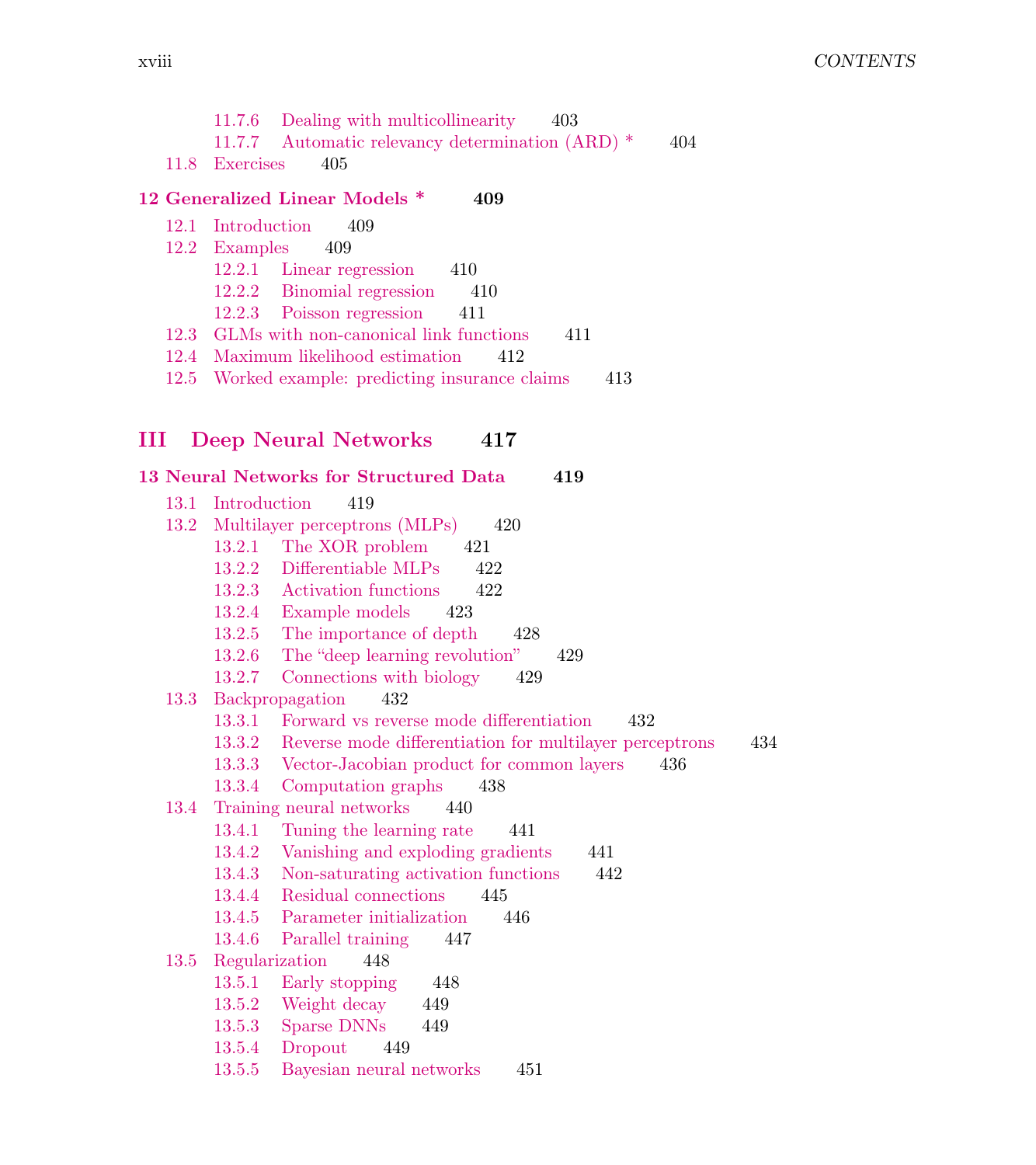|      | 13.5.6 Regularization effects of (stochastic) gradient descent *        | 451 |
|------|-------------------------------------------------------------------------|-----|
| 13.6 | Other kinds of feedforward networks $*$<br>453                          |     |
|      | 13.6.1 Radial basis function networks<br>453                            |     |
|      | 13.6.2 Mixtures of experts<br>454                                       |     |
|      | 13.7 Exercises<br>457                                                   |     |
|      | <b>14 Neural Networks for Images</b><br>461                             |     |
|      | 14.1 Introduction<br>461                                                |     |
|      | 14.2 Common layers<br>462                                               |     |
|      | 14.2.1 Convolutional layers<br>462                                      |     |
|      | 14.2.2 Pooling layers<br>469                                            |     |
|      | 14.2.3 Putting it all together<br>470                                   |     |
|      | 14.2.4 Normalization layers<br>470                                      |     |
|      | 14.3 Common architectures for image classification<br>473               |     |
|      | 14.3.1 LeNet<br>473                                                     |     |
|      | 14.3.2 AlexNet<br>475                                                   |     |
|      | 14.3.3 GoogLeNet (Inception)<br>476                                     |     |
|      | 14.3.4 ResNet<br>477                                                    |     |
|      | 14.3.5 DenseNet<br>478                                                  |     |
|      | 14.3.6 Neural architecture search<br>479                                |     |
|      | 14.4 Other forms of convolution *<br>479                                |     |
|      | 14.4.1 Dilated convolution<br>479                                       |     |
|      | 14.4.2 Transposed convolution<br>481                                    |     |
|      | Depthwise separable convolution<br>14.4.3<br>482                        |     |
| 14.5 | Solving other discriminative vision tasks with CNNs <sup>*</sup><br>482 |     |
|      | 14.5.1<br>Image tagging<br>483                                          |     |
|      | 14.5.2 Object detection<br>483                                          |     |
|      | 14.5.3<br>Instance segmentation<br>484                                  |     |
|      | Semantic segmentation<br>14.5.4<br>484                                  |     |
|      | 14.5.5<br>Human pose estimation<br>-- 486                               |     |
| 14.6 | Generating images by inverting CNNs <sup>*</sup><br>487                 |     |
|      | 14.6.1<br>Converting a trained classifier into a generative model       | 487 |
|      | 14.6.2<br>Image priors<br>488                                           |     |
|      | Visualizing the features learned by a CNN<br>14.6.3<br>490              |     |
|      | Deep Dream<br>14.6.4<br>490                                             |     |
|      | Neural style transfer<br>14.6.5<br>491                                  |     |
|      | <b>15 Neural Networks for Sequences</b><br>497                          |     |
| 15.1 | Introduction<br>497                                                     |     |
| 15.2 | Recurrent neural networks (RNNs)<br>497                                 |     |
|      | 15.2.1<br>Vec2Seq (sequence generation)<br>497                          |     |
|      | Seq2Vec (sequence classification)<br>15.2.2<br>500                      |     |
|      | 15.2.3<br>Seq2Seq (sequence translation)<br>501                         |     |
|      | Teacher forcing<br>15.2.4<br>503                                        |     |
|      | 15.2.5<br>Backpropagation through time<br>504                           |     |
|      |                                                                         |     |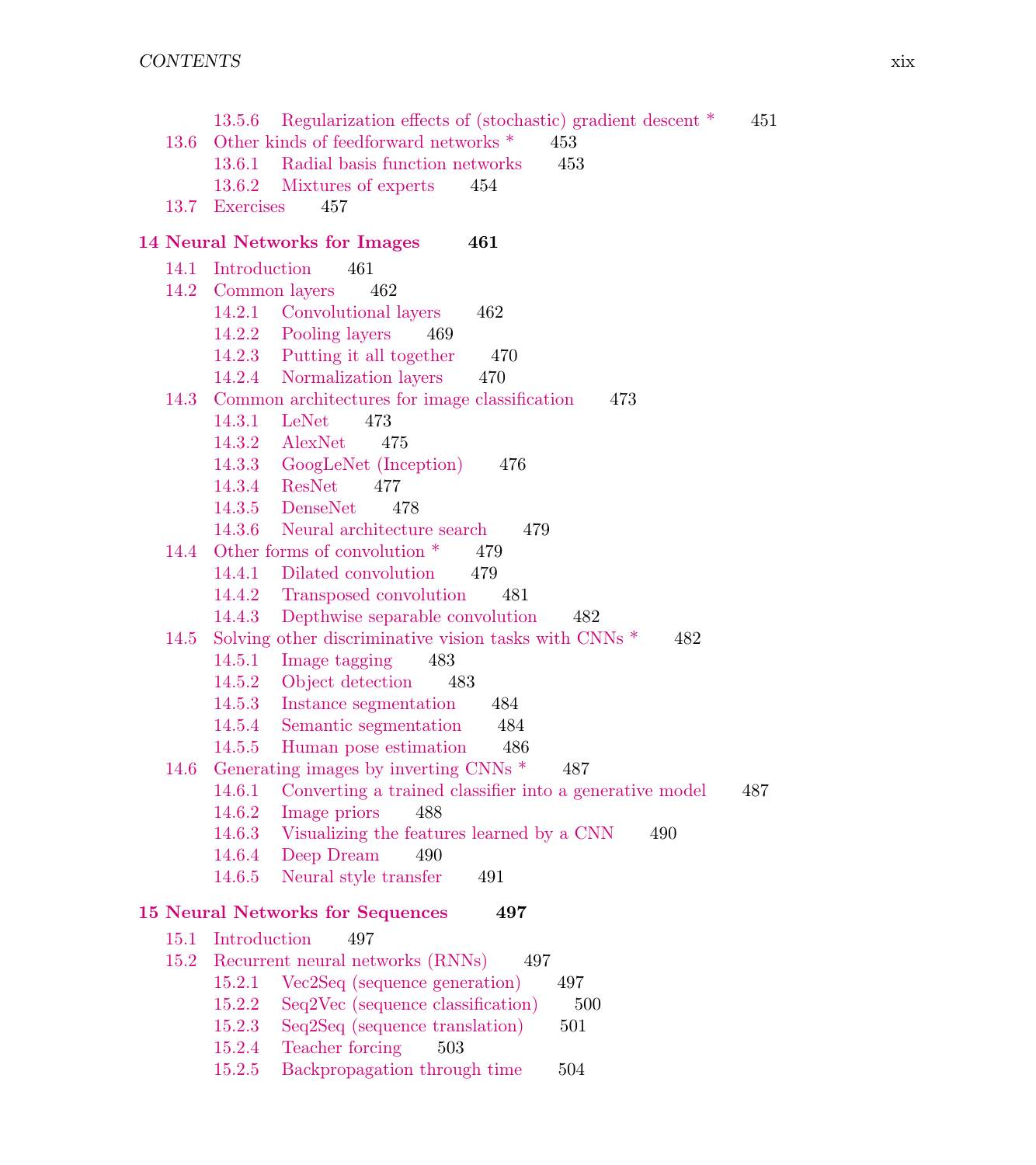|      | 15.2.6<br>Vanishing and exploding gradients<br>505<br>Gating and long term memory<br>15.2.7<br>506 |
|------|----------------------------------------------------------------------------------------------------|
|      | Beam search<br>15.2.8<br>509                                                                       |
| 15.3 | 1d CNNs<br>510                                                                                     |
|      | 1d CNNs for sequence classification<br>15.3.1<br>510                                               |
|      | Causal 1d CNNs for sequence generation<br>15.3.2<br>511                                            |
| 15.4 | 512<br>Attention                                                                                   |
|      | 15.4.1<br>Attention as soft dictionary lookup<br>513                                               |
|      | Kernel regression as non-parametric attention<br>15.4.2<br>514                                     |
|      | 514<br>15.4.3<br>Parametric attention                                                              |
|      | 15.4.4<br>Seq2Seq with attention<br>515                                                            |
|      | 15.4.5<br>Seq2vec with attention (text classification)<br>518                                      |
|      | $Seq+Seq2Vec$ with attention (text pair classification)<br>15.4.6<br>518                           |
|      | Soft vs hard attention<br>15.4.7<br>519                                                            |
| 15.5 | Transformers<br>520                                                                                |
|      | Self-attention<br>15.5.1<br>520                                                                    |
|      | Multi-headed attention<br>15.5.2<br>521                                                            |
|      | Positional encoding<br>15.5.3<br>522                                                               |
|      | Putting it all together<br>15.5.4<br>523                                                           |
|      | Comparing transformers, CNNs and RNNs<br>15.5.5<br>525                                             |
|      | Transformers for images *<br>526<br>15.5.6                                                         |
|      | Other transformer variants $*$<br>15.5.7<br>526                                                    |
| 15.6 | Efficient transformers $*$<br>527                                                                  |
|      | Fixed non-learnable localized attention patterns<br>15.6.1<br>527                                  |
|      | 15.6.2<br>Learnable sparse attention patterns<br>528                                               |
|      | 15.6.3<br>Memory and recurrence methods<br>529                                                     |
|      | Low-rank and kernel methods<br>15.6.4<br>529                                                       |
| 15.7 | Language models and unsupervised representation learning<br>531                                    |
|      | 15.7.1<br><b>ELMo</b><br>531                                                                       |
|      | 15.7.2<br>532<br><b>BERT</b>                                                                       |
|      | 15.7.3<br><b>GPT</b><br>536                                                                        |
|      | T <sub>5</sub><br>536<br>15.7.4                                                                    |
|      | Discussion<br>15.7.5<br>537                                                                        |
|      |                                                                                                    |
| IV   | <b>Nonparametric Models</b><br>539                                                                 |

# 16 Exemplar-based Methods 541

| 16.1 K nearest neighbor (KNN) classification<br>541 |     |
|-----------------------------------------------------|-----|
| 16.1.1 Example<br>542                               |     |
| 16.1.2 The curse of dimensionality<br>542           |     |
| 16.1.3 Reducing the speed and memory requirements   | 544 |
| 16.1.4 Open set recognition<br>544                  |     |
| 16.2 Learning distance metrics<br>- 545             |     |
| 16.2.1 Linear and convex methods<br>546             |     |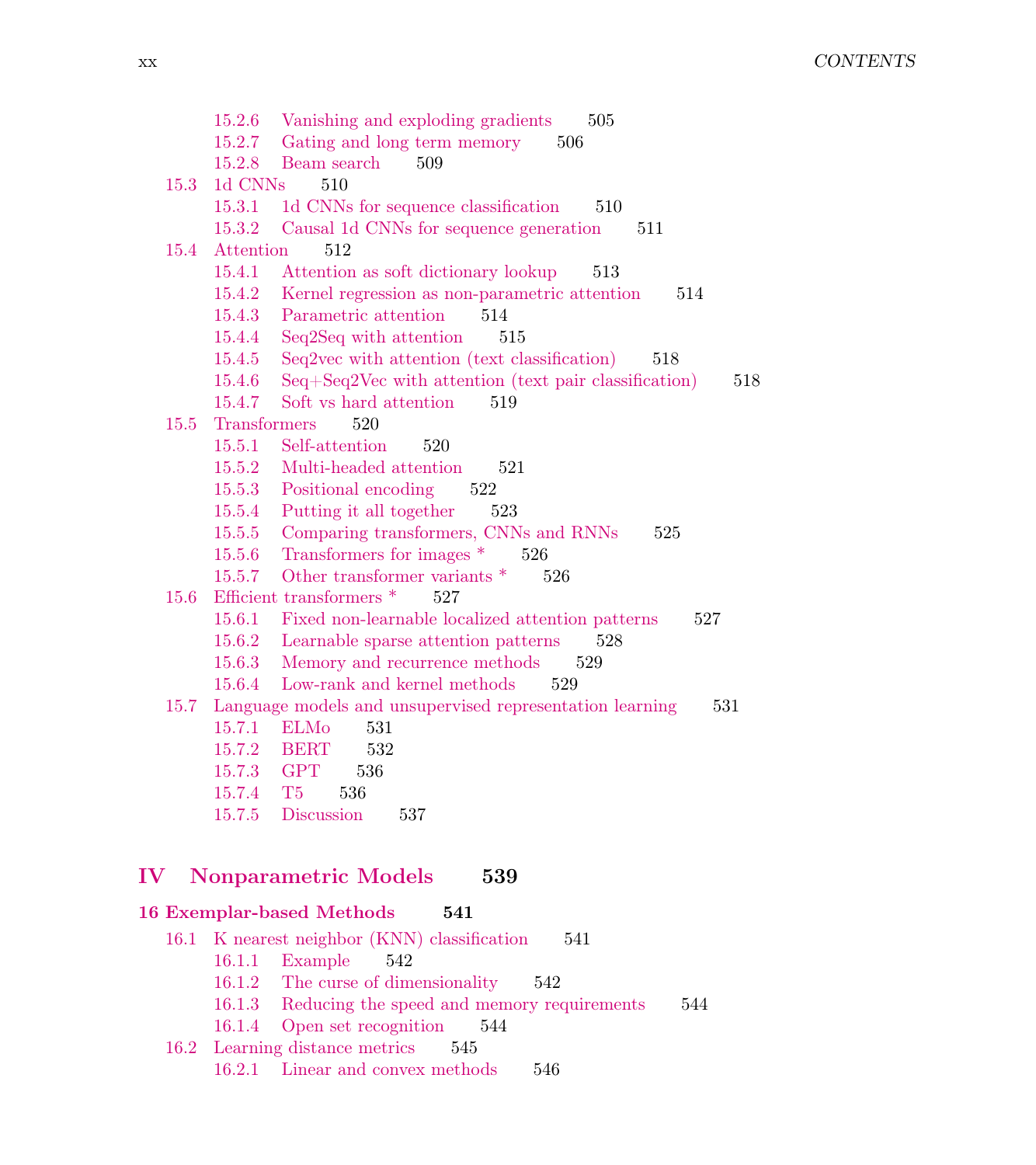|      | 16.2.2<br>Deep metric learning<br>548                          |
|------|----------------------------------------------------------------|
|      | 16.2.3<br>Classification losses<br>548                         |
|      | Ranking losses<br>16.2.4<br>549                                |
|      | Speeding up ranking loss optimization<br>16.2.5<br>550         |
|      | 16.2.6<br>Other training tricks for DML<br>553                 |
| 16.3 | Kernel density estimation (KDE)<br>554                         |
|      | Density kernels<br>16.3.1<br>554                               |
|      | Parzen window density estimator<br>16.3.2<br>555               |
|      | How to choose the bandwidth parameter<br>16.3.3<br>556         |
|      | From KDE to KNN classification<br>16.3.4<br>557                |
|      | Kernel regression<br>16.3.5<br>557                             |
|      | 17 Kernel Methods *<br>561                                     |
| 17.1 | Mercer kernels<br>561                                          |
|      | 17.1.1<br>Mercer's theorem<br>562                              |
|      | Some popular Mercer kernels<br>17.1.2<br>563                   |
|      | 17.2 Gaussian processes<br>568                                 |
|      | Noise-free observations<br>17.2.1<br>568                       |
|      | Noisy observations<br>17.2.2<br>569                            |
|      | Comparison to kernel regression<br>17.2.3<br>570               |
|      | 17.2.4<br>Weight space vs function space<br>571                |
|      | Numerical issues<br>17.2.5<br>571                              |
|      | 17.2.6<br>Estimating the kernel<br>572                         |
|      | GPs for classification<br>17.2.7<br>575                        |
|      | Connections with deep learning<br>17.2.8<br>576                |
|      | 17.2.9<br>Scaling GPs to large datasets<br>577                 |
| 17.3 | Support vector machines (SVMs)<br>579                          |
|      | Large margin classifiers<br>17.3.1<br>579                      |
|      | 17.3.2<br>The dual problem<br>581                              |
|      | Soft margin classifiers<br>17.3.3<br>583                       |
|      | The kernel trick<br>17.3.4<br>584                              |
|      | 17.3.5<br>Converting SVM outputs into probabilities<br>585     |
|      | Connection with logistic regression<br>17.3.6<br>585           |
|      | Multi-class classification with SVMs<br>17.3.7<br>586          |
|      | How to choose the regularizer $C$<br>17.3.8<br>587             |
|      | Kernel ridge regression<br>17.3.9<br>588                       |
|      | 17.3.10 SVMs for regression<br>589                             |
|      | 17.4 Sparse vector machines 591                                |
|      | 17.4.1<br>Relevance vector machines (RVMs)<br>592              |
|      | Comparison of sparse and dense kernel methods<br>17.4.2<br>592 |
| 17.5 | Exercises<br>595                                               |
|      | 18 Trees, Forests, Bagging, and Boosting<br>597                |
| 18.1 | Classification and regression trees (CART)<br>597              |
|      | 18.1.1 Model definition<br>597                                 |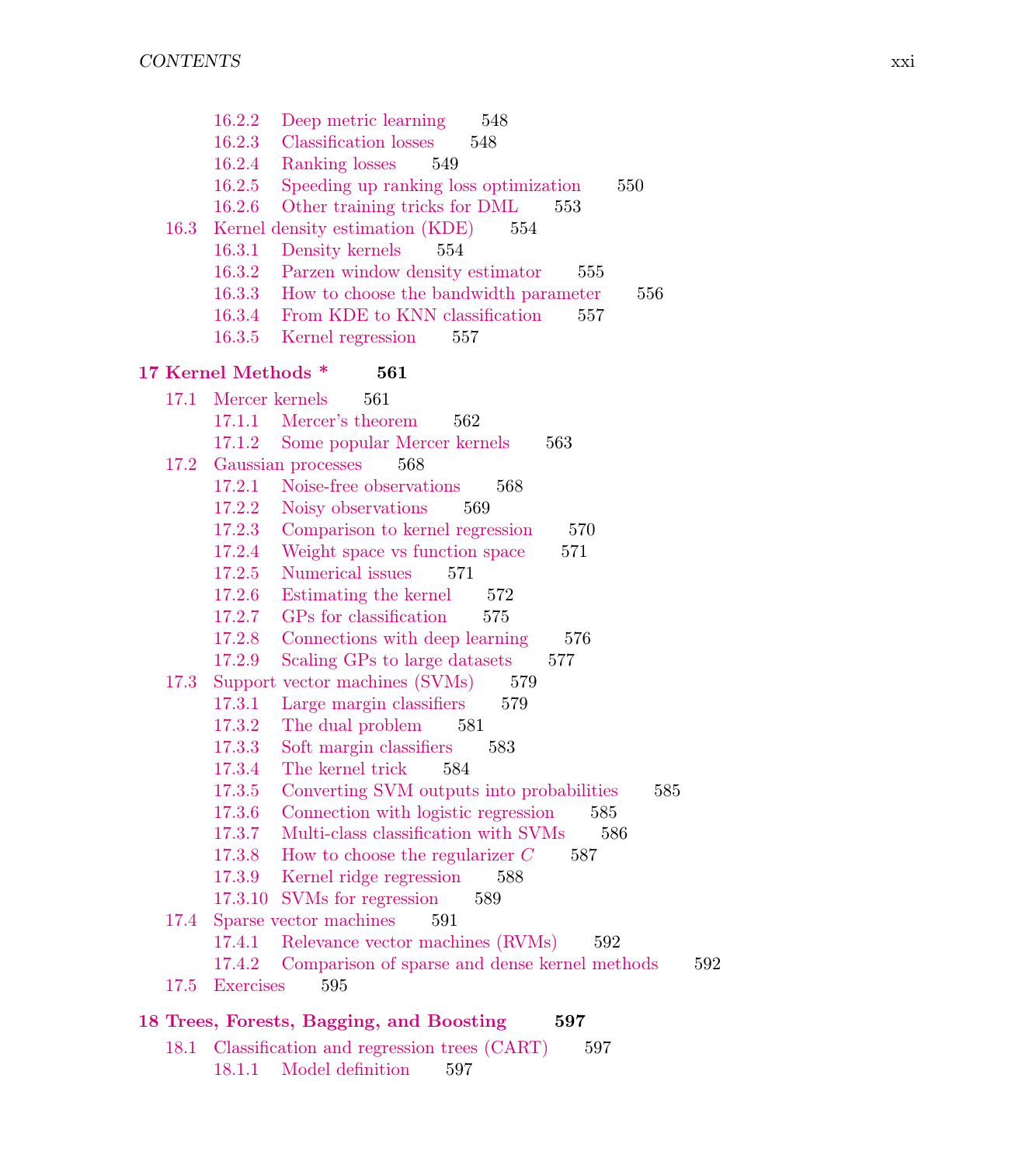18.1.2 Model fitting 599 18.1.3 Regularization 600 18.1.4 Handling missing input features 600 18.1.5 Pros and cons 600 18.2 Ensemble learning 602 18.2.1 Stacking 602 18.2.2 Ensembling is not Bayes model averaging 603 18.3 Bagging 603 18.4 Random forests 604 18.5 Boosting 605 18.5.1 Forward stagewise additive modeling 606 18.5.2 Quadratic loss and least squares boosting 606 18.5.3 Exponential loss and AdaBoost 607 18.5.4 LogitBoost 610 18.5.5 Gradient boosting 610 18.6 Interpreting tree ensembles 614 18.6.1 Feature importance 615 18.6.2 Partial dependency plots 617 V Beyond Supervised Learning 619 19 Learning with Fewer Labeled Examples 621 19.1 Data augmentation 621 19.1.1 Examples 621 19.1.2 Theoretical justification 622 19.2 Transfer learning 622 19.2.1 Fine-tuning 623 19.2.2 Adapters 624 19.2.3 Supervised pre-training 625 19.2.4 Unsupervised pre-training (self-supervised learning) 626 19.2.5 Domain adaptation 631 19.3 Semi-supervised learning 632 19.3.1 Self-training and pseudo-labeling 632 19.3.2 Entropy minimization 633

- 19.3.3 Co-training 636
- 19.3.4 Label propagation on graphs 637
- 19.3.5 Consistency regularization 638
- 19.3.6 Deep generative models \* 640
- 19.3.7 Combining self-supervised and semi-supervised learning 643
- 19.4 Active learning 644
	- 19.4.1 Decision-theoretic approach 644
	- 19.4.2 Information-theoretic approach 644
	- 19.4.3 Batch active learning 645
- 19.5 Meta-learning 645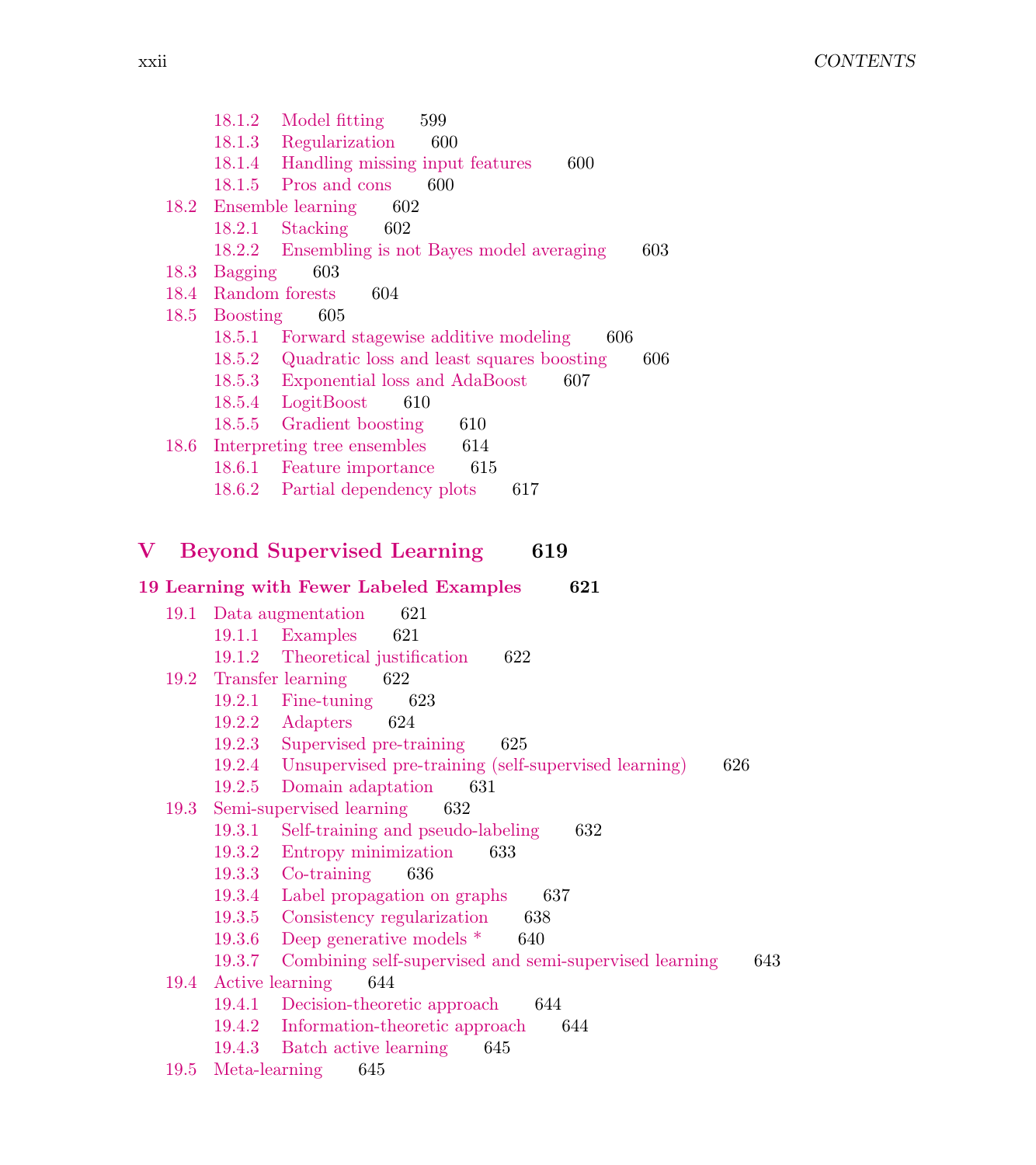|      | 19.5.1       | Model-agnostic meta-learning (MAML)             | 646 |
|------|--------------|-------------------------------------------------|-----|
| 19.6 |              | Few-shot learning<br>647                        |     |
|      | 19.6.1       | Matching networks<br>648                        |     |
| 19.7 |              | Weakly supervised learning<br>649               |     |
| 19.8 | Exercises    | 649                                             |     |
|      |              | 20 Dimensionality Reduction<br>651              |     |
|      |              | 20.1 Principal components analysis (PCA)<br>651 |     |
|      |              | 20.1.1 Examples<br>651                          |     |
|      | 20.1.2       | Derivation of the algorithm<br>653              |     |
|      |              | 20.1.3 Computational issues<br>656              |     |
|      | 20.1.4       | Choosing the number of latent dimensions        | 658 |
| 20.2 |              | Factor analysis *<br>660                        |     |
|      | 20.2.1       | Generative model<br>661                         |     |
|      | 20.2.2       | Probabilistic PCA<br>662                        |     |
|      | 20.2.3       | EM algorithm for FA/PPCA<br>663                 |     |
|      | 20.2.4       | Unidentifiability of the parameters<br>665      |     |
|      | 20.2.5       | Nonlinear factor analysis<br>667                |     |
|      | 20.2.6       | Mixtures of factor analysers<br>668             |     |
|      | 20.2.7       | Exponential family factor analysis<br>669       |     |
|      | 20.2.8       | Factor analysis models for paired data          | 670 |
| 20.3 | Autoencoders | 673                                             |     |
|      | 20.3.1       | Bottleneck autoencoders<br>674                  |     |
|      | 20.3.2       | Denoising autoencoders<br>676                   |     |
|      | 20.3.3       | Contractive autoencoders<br>676                 |     |
|      | 20.3.4       | Sparse autoencoders<br>677                      |     |
|      | 20.3.5       | Variational autoencoders<br>677                 |     |
| 20.4 |              | Manifold learning *<br>682                      |     |
|      | 20.4.1       | What are manifolds?<br>683                      |     |
|      | 20.4.2       | The manifold hypothesis<br>683                  |     |
|      | 20.4.3       | Approaches to manifold learning<br>684          |     |
|      | 20.4.4       | Multi-dimensional scaling (MDS)<br>685          |     |
|      | 20.4.5       | Isomap<br>688                                   |     |
|      | 20.4.6       | Kernel PCA<br>689                               |     |
|      | 20.4.7       | Maximum variance unfolding (MVU)                | 691 |
|      | 20.4.8       | Local linear embedding (LLE)<br>691             |     |
|      | 20.4.9       | Laplacian eigenmaps<br>692                      |     |
|      |              | 20.4.10 t-SNE 695                               |     |
| 20.5 |              | Word embeddings<br>699                          |     |
|      | 20.5.1       | Latent semantic analysis / indexing<br>699      |     |
|      | 20.5.2       | Word2vec<br>701                                 |     |
|      | 20.5.3       | <b>GloVE</b><br>703                             |     |
|      | 20.5.4       | Word analogies<br>704                           |     |
|      | 20.5.5       | RAND-WALK model of word embeddings              | 705 |
|      | 20.5.6       | Contextual word embeddings<br>705               |     |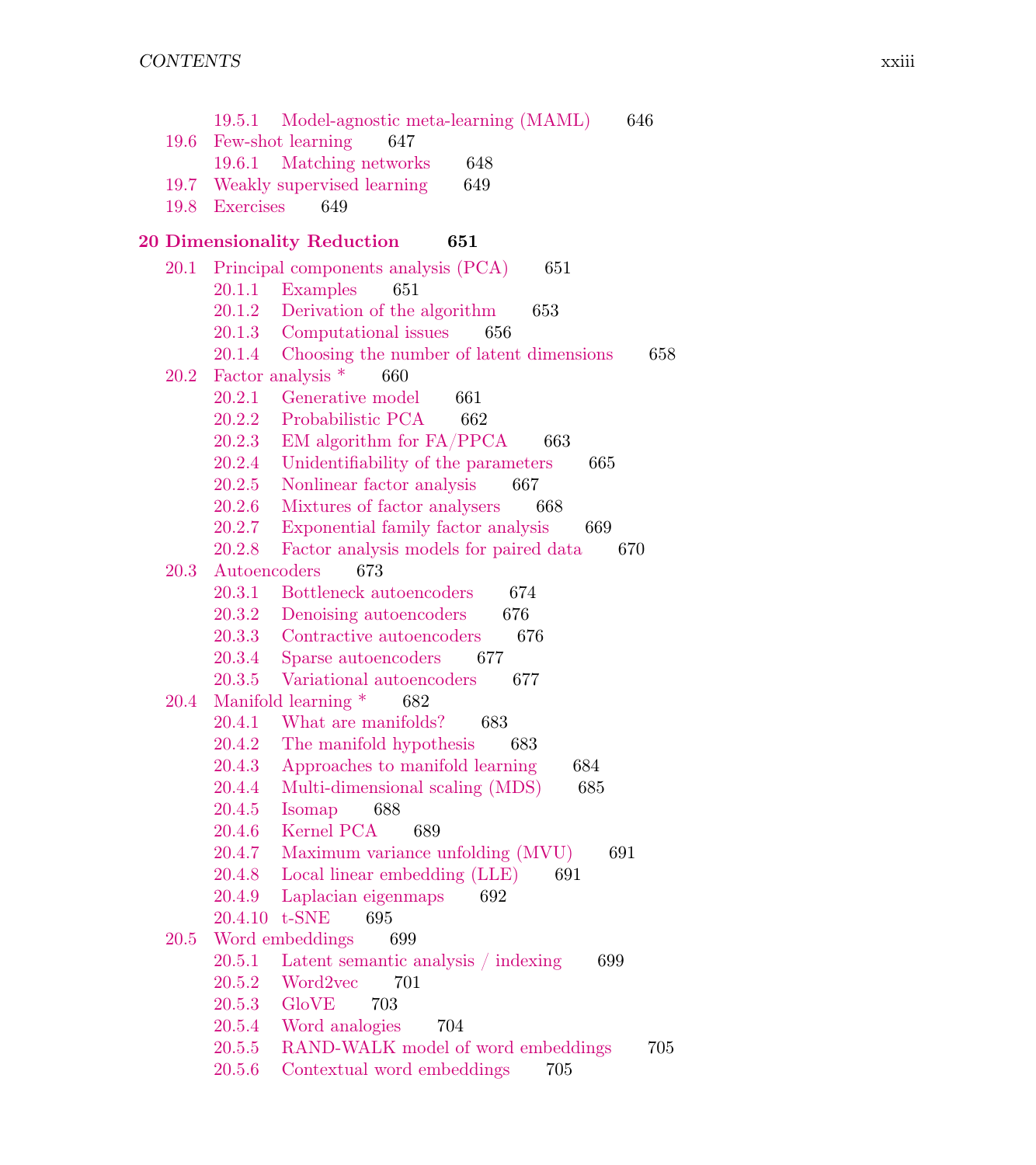|              | 20.6 Exercises<br>706                                                          |
|--------------|--------------------------------------------------------------------------------|
|              | 21 Clustering<br>709                                                           |
|              | 21.1 Introduction<br>709                                                       |
|              | 21.1.1 Evaluating the output of clustering methods<br>709                      |
| 21.2         | Hierarchical agglomerative clustering<br>711                                   |
|              | 21.2.1<br>The algorithm<br>712                                                 |
|              | 21.2.2<br>Example<br>714                                                       |
|              | Extensions<br>21.2.3<br>715                                                    |
| 21.3         | K means clustering<br>716                                                      |
|              | 21.3.1 The algorithm 716                                                       |
|              | 21.3.2<br>Examples<br>716                                                      |
|              | 21.3.3<br>Vector quantization<br>718                                           |
|              | 21.3.4<br>The K-means++ algorithm<br>719                                       |
|              | 21.3.5<br>The K-medoids algorithm<br>719                                       |
|              | 21.3.6<br>Speedup tricks<br>720                                                |
|              | Choosing the number of clusters $K$<br>21.3.7<br>720                           |
|              | 21.4 Clustering using mixture models<br>723                                    |
|              | Mixtures of Gaussians<br>21.4.1<br>724<br>21.4.2<br>727                        |
| 21.5         | Mixtures of Bernoullis<br>Spectral clustering *<br>728                         |
|              | 21.5.1 Normalized cuts<br>728                                                  |
|              | 21.5.2 Eigenvectors of the graph Laplacian encode the clustering<br>729        |
|              | 21.5.3 Example<br>730                                                          |
|              | Connection with other methods<br>21.5.4<br>731                                 |
| 21.6         | Biclustering *<br>731                                                          |
|              | Basic biclustering<br>21.6.1<br>732                                            |
|              | Nested partition models (Crosscat)<br>21.6.2<br>732                            |
|              | 22 Recommender Systems<br>735                                                  |
|              | 22.1 Explicit feedback<br>735                                                  |
|              | 735<br>22.1.1 Datasets                                                         |
|              | 22.1.2 Collaborative filtering<br>736                                          |
|              | 22.1.3 Matrix factorization<br>737                                             |
|              | 22.1.4<br>Autoencoders<br>739                                                  |
|              | 22.2 Implicit feedback<br>741                                                  |
|              | 22.2.1<br>Bayesian personalized ranking<br>741                                 |
|              | 742<br>22.2.2<br>Factorization machines                                        |
|              | 22.2.3<br>Neural matrix factorization<br>743                                   |
| 22.3<br>22.4 | Leveraging side information<br>743<br>Exploration-exploitation tradeoff<br>744 |
|              |                                                                                |
|              | 23 Graph Embeddings *<br>747                                                   |
|              | 23.1 Introduction<br>747                                                       |

23.2 Graph Embedding as an Encoder/Decoder Problem 748